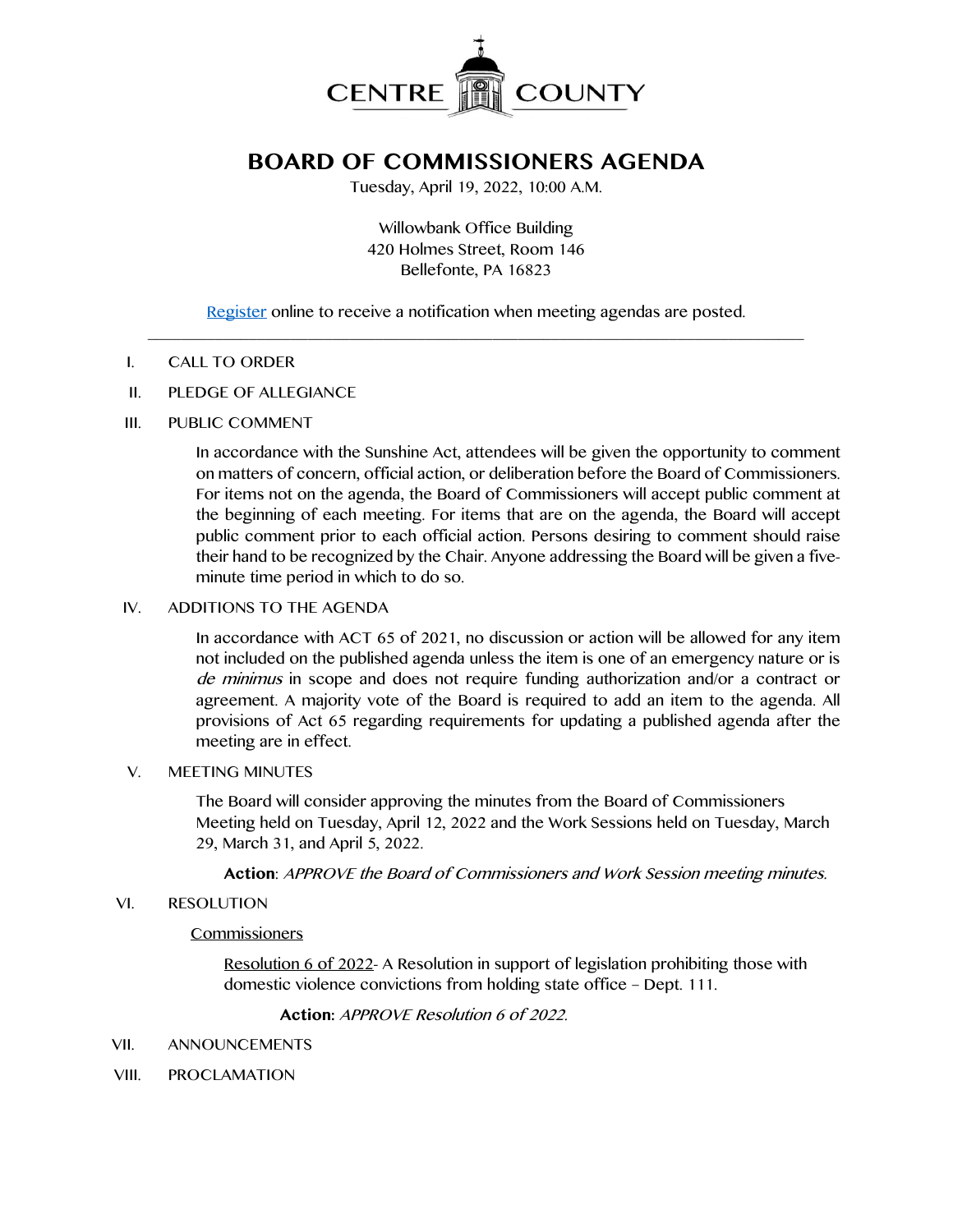# **BOARD OF COMMISSIONERS AGENDA TUESDAY, APRIL 19, 2022 PAGE 2**

A. Proclamation 11 of 2022 – Proclaiming **April 2022** as **Pennsylvania 811 Safe Digging Month** in Centre County.

**Action:** ADOPT Proclamation 11 of 2022.

B. Proclamation 12 of 2022 – Proclaiming the **50th Anniversary of Strawberry Fields, Inc.** in Centre County.

**Action:** ADOPT Proclamation 12 of 2022.

- IX. AMERICAN RESCUE PLAN ACT (ARPA)
- X. CONTRACTS AUTHORIZATIONS
	- A. Register of Wills Agreement with RBA Professional Data Systems to make modifications to the Marriage License screen to comply with National Voter Registration Act (NVRA) for a total of \$2,750 – Dept. 224.

**Action:** Add the agreement with RBA Professional Data Systems to next week's Consent Agenda.

B. Recorder of Deeds – Statement of work from RBA Professional Data Systems for integration of CSC's IRecord software electronic recording service for a total of \$9,000 – Dept. 133.

**Action:** Add the statement of work from RBA Professional Data Systems to next week's Consent Agenda.

C. District Attorney – Contract renewal of District Attorney's Office for professional liability insurance through the National District Attorney's Association for a total of \$30,174 for the period of June 6, 2022 through June 5, 2023 – Dept. 221.

**Action:** Add the contract renewal with the National District Attorney's Association to next week's Consent Agenda.

D. MH/ID/EI – Grant renewal for First Episode Psychosis Program through PA Office of Mental Health and Substance Abuse Services (OMHSAS). The contract total is \$178,385.17 for the period of July 1, 2022 to June 30, 2023. – Dept. 561.

**Action:** APPROVE the grant renewal for First Episode Psychosis Program through PA OMHSAS.

E. Criminal Justice Planning – Submission of a grant application to the Pennsylvania Commission on Crime and Delinquency (PCCD) for the Intermediate Punishment Treatment Program Funds for 2022-2023. The grant total may be up to \$130,000 for the period of July 1, 2022 to June 30, 2023 – Dept. 306.

**Action:** APPROVE Karri Hull, Criminal Justice Planning Director, to submit a grant application to the Pennsylvania Commission on Crime (PCCD) for the Intermediate Punishment Treatment Program Funds.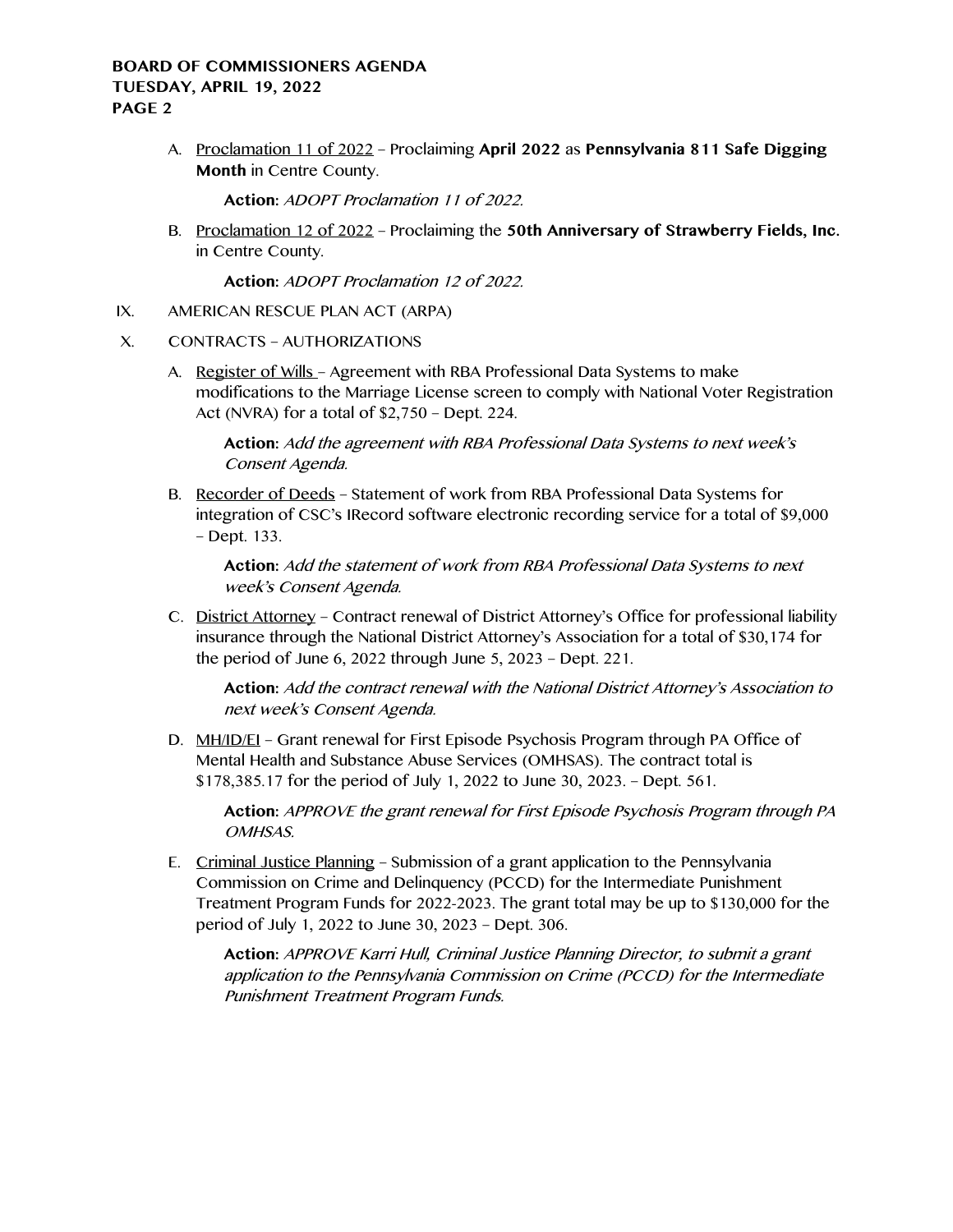## **BOARD OF COMMISSIONERS AGENDA TUESDAY, APRIL 19, 2022 PAGE 3**

F. Correctional Facility – Memorandum of Understanding (MOU) between Centre County Correctional Facility and the Pennsylvania State Police to investigate all Prison Rape Elimination Act (PREA) allegations – Dept. 333.

**Action:** Add the MOU between Centre County Correctional Facility and the Pennsylvania State Police to next week's Consent Agenda.

G. Planning and Community Development – Memorandum of Understanding (MOU) for the preliminary and final land development plan for Bellefonte Warehouse located in Benner Township; CCPCDO File No. 44-22. This proposal constitutes a final plan submission showing the development of a fulfillment center warehouse being 1,080,289 sq. ft. along with the corresponding infrastructure located on lot 12R (103.5645 acres) at the end of Penntech Drive (T-520) within the Benner Commerce Park – Dept. 151.

**Action:** Add the MOU for the preliminary and final land development plan for Bellefonte Warehouse located in Benner Township to next week's Consent Agenda.

## XI. CONSENT AGENDA

**Action:** APPROVE this week's Consent Agenda.

A. Commissioners

Resolution 5 of 2022 – Expressing the County's intent to issue general obligation, nonelectoral debt for the purpose of financing certain projects of the County, including (I) a Capital Project, and (II) a refunding project – Dept. 111.

- B. Planning and Community Development Memorandum of Understanding (MOU) for the final land development plan for Paul B. and Linda S. Fisher Manufacturing Facility located in Penn Township; CCPCDO File No. 33-22. This proposal constitutes a final plan submission showing the development of a single building being 11,760 square feet to be used retail/light manufacturing of roofing material along with corresponding infrastructure. This proposal is located along the northern right-of-way of Tattletown Road (State Route 2016) approximately ½ mile from its intersection with West Aaron Square (State Route 0045) – Dept. 151.
- C. Transportation Intergovernmental Service Agreement with the Susquehanna Regional Transportation Authority to provide contracted services upon request for shared ride trips. The contract is for the period of July 1, 2022 through June 30, 2023 – Dept. 531.
- XII. LIQUID FUELS FEE FOR LOCAL USE
- XIII. CHECK RUN

Check run in the amount of \$1,093,588.56 dated April 14, 2022.

**Action:** APPROVE the check run dated April 14, 2022.

#### XIV. ADMINISTRATOR'S REPORT

First Quarter Report of 2022 - Resolution 1 of 2022.

- XV. LETTER OF SUPPORT
- XVI. REPORTS ANNOUCEMENTS.